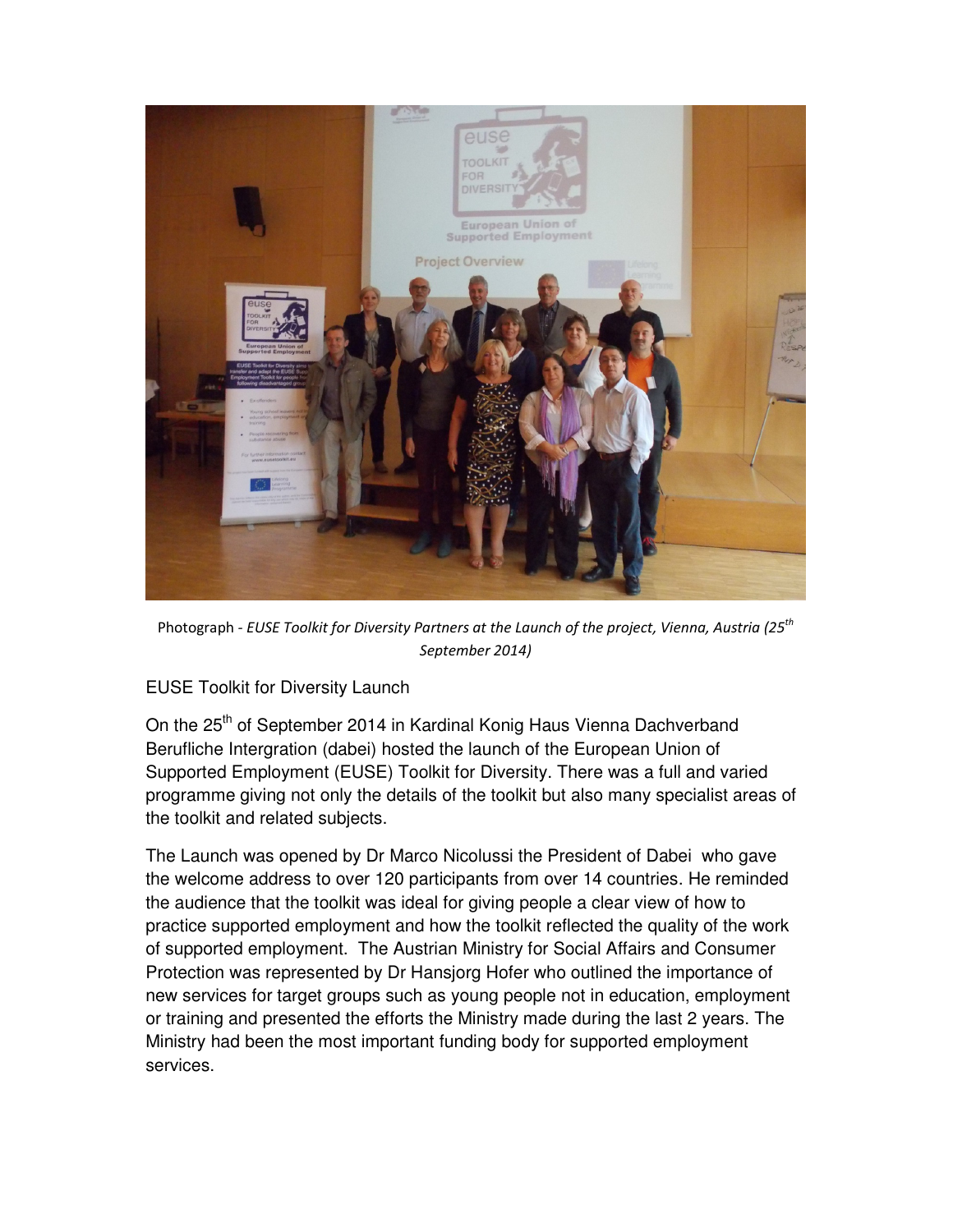Margaret Haddock, MBE, President of EUSE encouraged delegates "take the EUSE Toolkit for Diversity and use it" as there is a need to go forward using supported employment not only for people with disabilities but for many groups who are at a disadvantage in gaining employment. Margaret also reminded of the importance and quality of the toolkit and to use it properly that the five step sequence was vitally important for it to succeed.

They then followed the presentation of the actual Supported Employment Toolkit for Diversity by Edyth Dunlop MBE. Edyth explained that the toolkit compromised of position papers, how to guides and training guides. The basis of the toolkit is the five main principals of supported employment of client engagement, vocational profile, job finding, employer engagement, and on and off job support. Edyth explained the main objectives of the project have been to conduct a needs analysis and to adapt the toolkit to assist three target groups (young people not in education, employment or training, people recovering from substance abuse and offenders and ex-prisoners) gain employment. Edyth also explained that a training course had been developed to accompany the EUSE Toolkit and the partners had delivered and tested the training on over 50 target group organisations. The participants stated that they found the Supported Employment model very useful for their target group and that over 95% of the participates said that they implement the model of Supported Employment. The EUSE Toolkit for Diversity has also been translated in to 9 languages and is available to download from the project website www.eusetoolkit.eu .

There then followed an experts question and answer session with Margaret Haddock MBE President EUSE, Bertil Johanson, Vice President EUSE, Fernando Bellver Vice President EUSE and Ute Fragner DABEI where the results of the toolkit and the impact and sustainability was discussed.

Finally the audience had two experts in supported employment Jurgen Lange Supervision Organisationsentwicklung gave an informative and entertaining presentation on employer engagement with a final presentation by Wolfgang Laskowski University for applied science Upper Austria who gave a very informative presentation on social return on investment.

The conference was then closed by Robert Elston Vice President who reminded everyone that the toolkit would be sustainable because it was the best way of helping people of finding and retaining employment.

EUSE Toolkit for Diversity is funded under the Leonardo da Vinci Programme and supported by the European Commission.

For more information on the project go to the website www.eusetoolkit.eu or please contact robert@euse.org

Notes to Editor:-